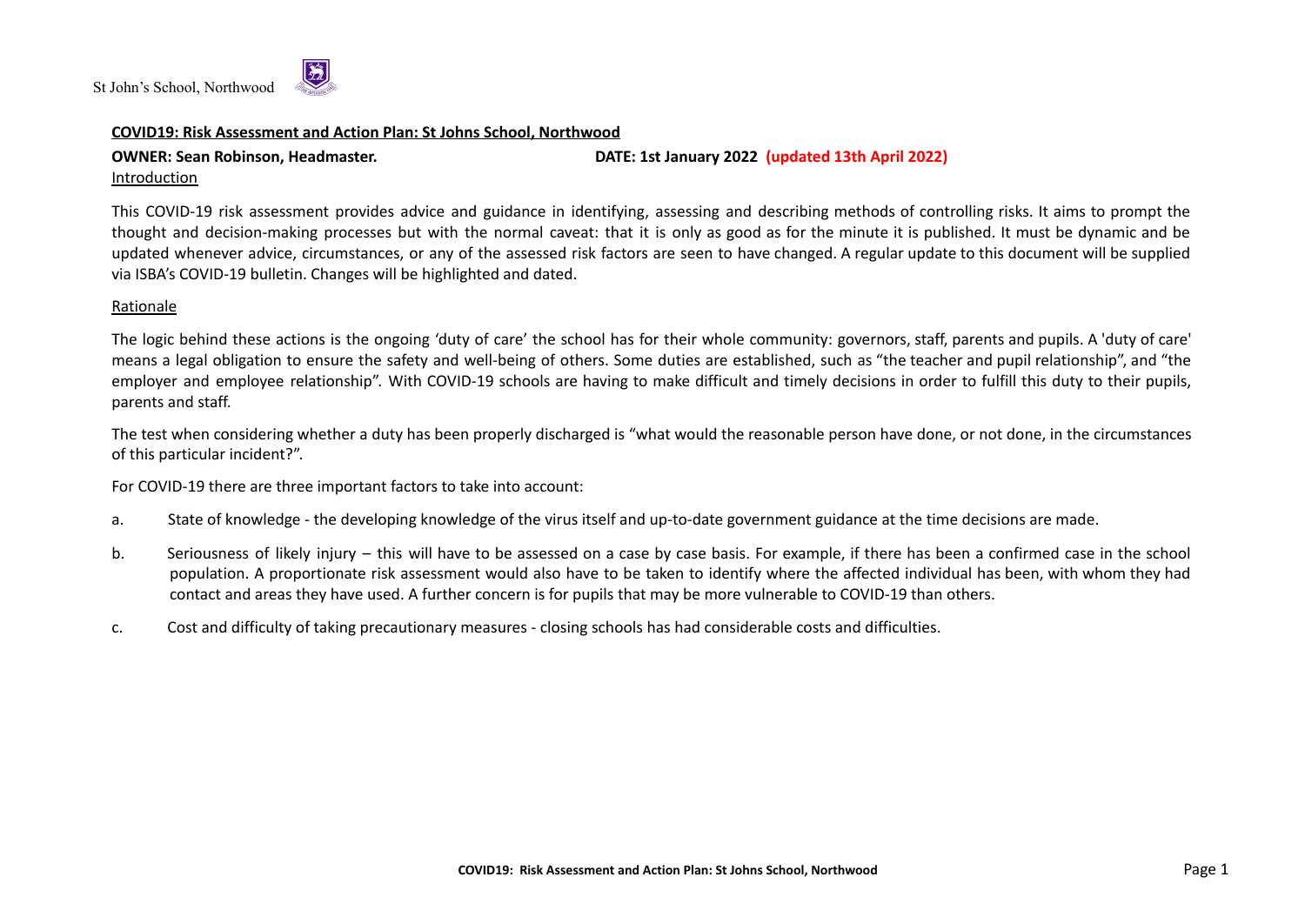

# **The School – State of Operation**

For the purposes of this Risk Assessment the School site will be open to all staff and pupils from 19th April 2022.

#### Purpose of this document

This COVID19: Risk Assessment and Action Plan document sets out the decisions taken and measures put in place to prepare for the Summer Term 2022 and ensures that the School continues to operate in a safe way. Existing policies and guidance continue to apply alongside the actions within this document, including but not limited to:

- Health and Safety Policy (OHSMS)
- First Aid Policy
- Safeguarding Policy
- DFE Guidance relating to COVID19
- Reporting of Injuries, Diseases and Dangerous Occurrences Regulations (RIDDOR) 2013
- The Health Protection (Notification) Regulations 2010
- Public Health England (PHE) (2017) 'Health protection in schools and other childcare facilities'

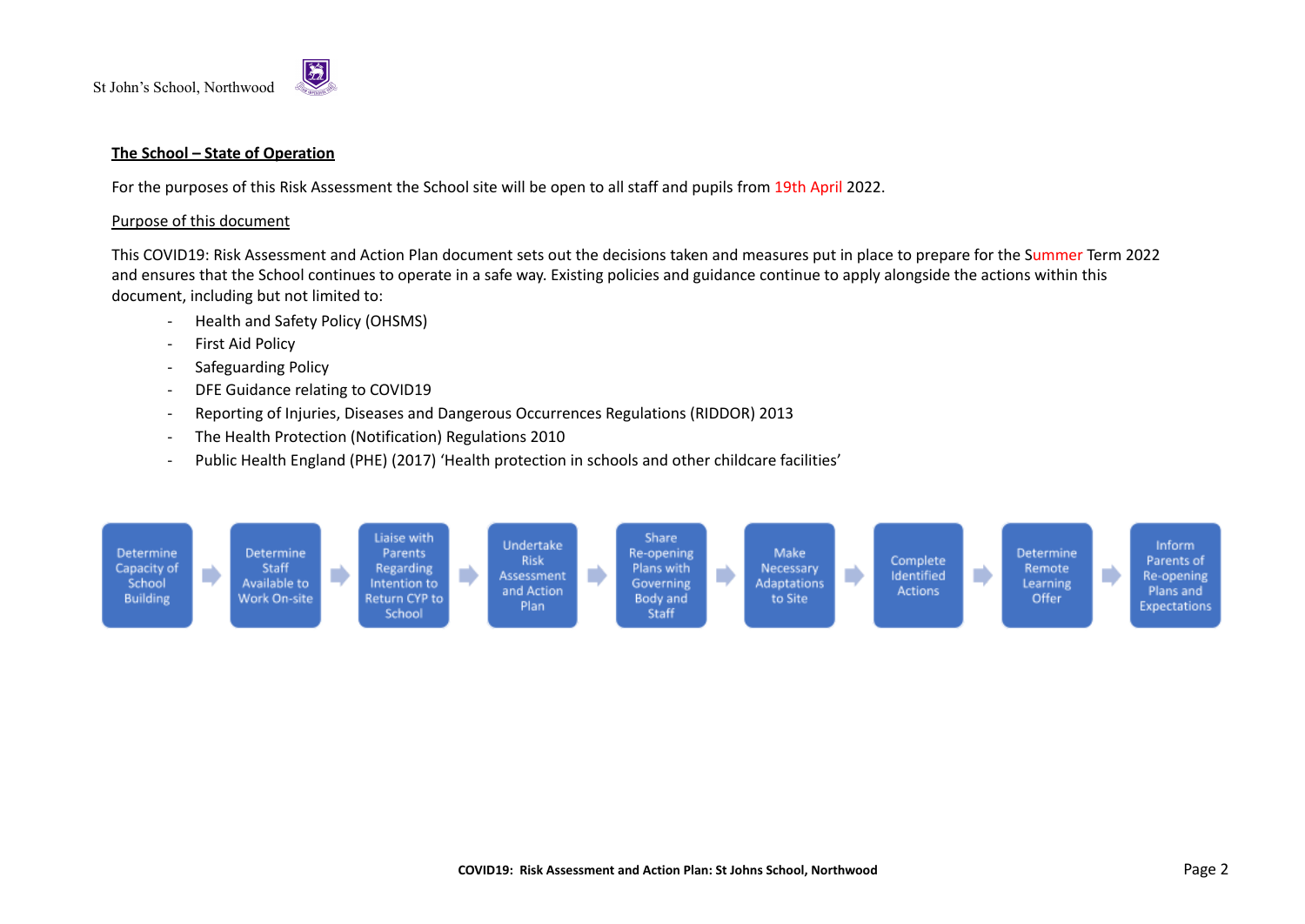

## **Preparation**

This Risk Assessment was sent to the Chair of Governors on Wednesday 13th April 2022 and agreement was given to proceed with St John's School, Northwood operating in line with Government guidance from 19th April for all pupils and staff. This document has been shared with staff and will be available on the School website. It will be reviewed by the Headmaster and Senior Leadership Team (SLT) and updated weekly as appropriate with updates to the Chair of Governors.

## **Contents**

- 1. Preparing buildings and facilities
- 2. Cleaning and waste disposal
- 3. Classrooms
- 4. Staffing
- 5. Testing
- 6. Personal Protective Equipment (PPE)
- 7. Response to suspected / confirmed case of COVID19 in school
- 8. Well-Being and Safeguarding
- 9. Communication
- 10. Governance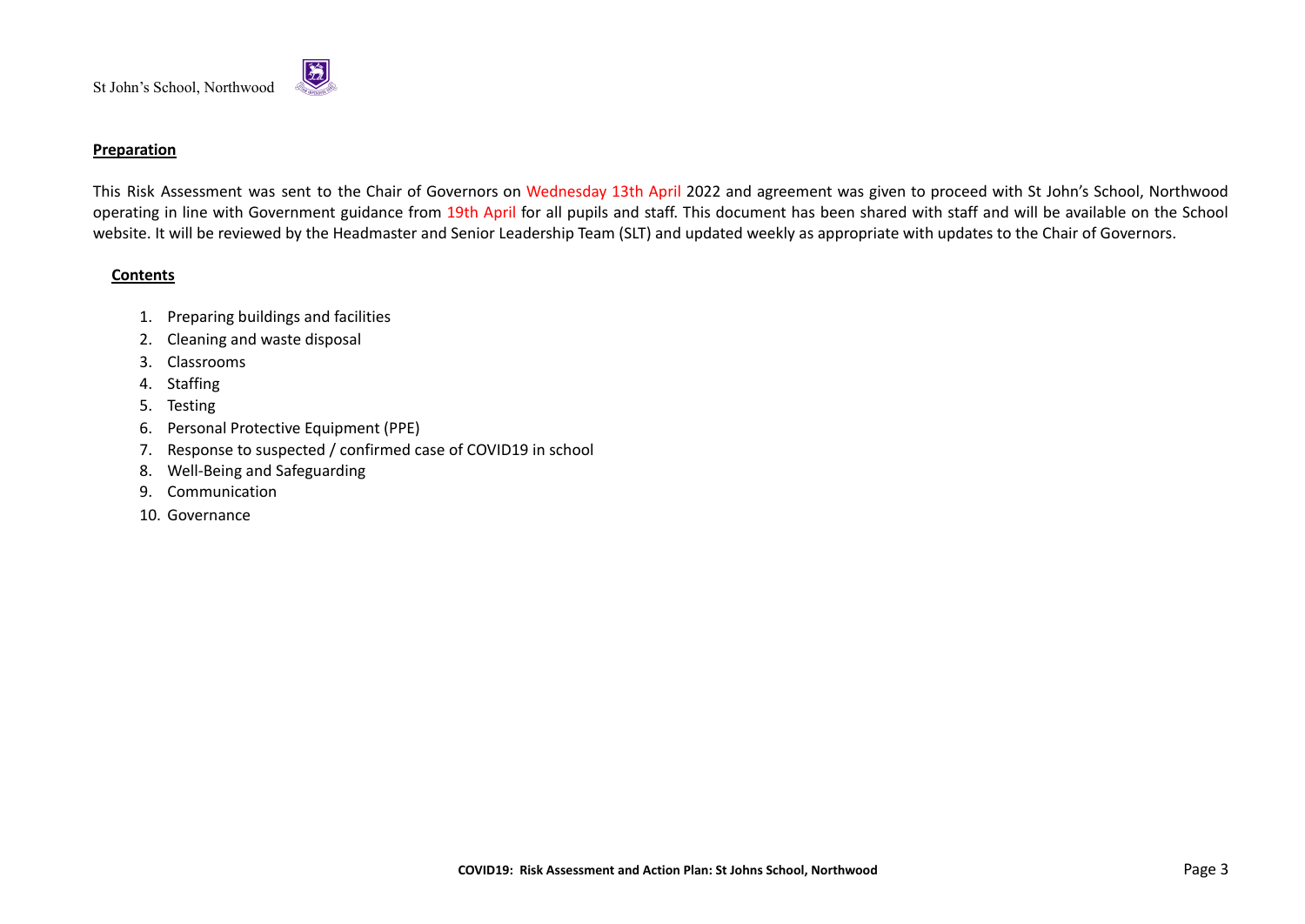

# **Key for risk level: H=High, M=Moderate, L= Low**

| 1. Preparing buildings and facilities                                                |                                                 |                                        |                                                                                                                                                                                               |                                   |                                         |  |  |  |
|--------------------------------------------------------------------------------------|-------------------------------------------------|----------------------------------------|-----------------------------------------------------------------------------------------------------------------------------------------------------------------------------------------------|-----------------------------------|-----------------------------------------|--|--|--|
| <b>Control Measures</b>                                                              | <b>Risk to</b><br>Implementation                | <b>Risk Level</b><br><b>Pre-Action</b> | <b>Action Required / Decision Made</b>                                                                                                                                                        | <b>Action</b><br><b>Completed</b> | <b>Risk Level</b><br><b>Post-Action</b> |  |  |  |
| Premises and utilities have<br>been health and safety<br>checked and the building is | Site Manager is<br>unavailable                  | H                                      | The Maintenance Manager has ensured all statutory<br>examinations and servicing is current. Fire alarms<br>tested and recorded weekly.                                                        | 19/04/22                          |                                         |  |  |  |
| compliant.<br>Water treatments<br>Fire alarm testing                                 | Site has been<br>closed for<br>prolonged period | M                                      | Grounds and Gardens teams have maintained the site to<br>a satisfactory standard.                                                                                                             | 19/04/22                          |                                         |  |  |  |
| Repairs<br><b>Grass cutting</b><br>PAT testing                                       | over the Christmas<br>break                     | M                                      | IT department ensured internet services are functioning<br>correctly.                                                                                                                         | 19/04/22                          |                                         |  |  |  |
| Fridges and freezers<br>Boiler/heating servicing<br>Internet services<br>Any other   |                                                 | M                                      | Water treatment contractor and inhouse Maintenance<br>Manager has confirmed all systems are in a safe<br>condition and certified the water system is safe before<br>buildings are reoccupied. | 19/04/22                          |                                         |  |  |  |
| statutory<br>inspections<br>Insurance covers<br>reopening<br>arrangements            | Food remains in the<br>freezer / fridge         | M                                      | No food has remained in fridges. Checks to be taken on<br>freezers on return.                                                                                                                 | 19/04/22                          | <b>NIL</b>                              |  |  |  |
| Consideration given to the<br>arrangements for any<br>deliveries.                    | Contamination<br>from packages /<br>persons     | L/M                                    | Deliveries via Maintenance Manager and team who have<br>been trained and equipped appropriately. Staff are<br>encouraged not to have personal deliveries to school.                           | 19/04/22                          |                                         |  |  |  |

| 2. Cleaning and waste disposal:                                                                                             |                                  |                                        |                                        |                            |                                         |  |  |  |
|-----------------------------------------------------------------------------------------------------------------------------|----------------------------------|----------------------------------------|----------------------------------------|----------------------------|-----------------------------------------|--|--|--|
| <b>Control Measures</b>                                                                                                     | <b>Risk to</b><br>Implementation | <b>Risk Level</b><br><b>Pre-Action</b> | <b>Action Required / Decision Made</b> | <b>Action</b><br>Completed | <b>Risk Level</b><br><b>Post-Action</b> |  |  |  |
| $D - - -$<br>ACUPACING ISLAMIC CONTROLLER IN THE SERVICE OF THE SERVICE OF THE SERVICE OF THE SERVICE OF THE SERVICE OF THE |                                  |                                        |                                        |                            |                                         |  |  |  |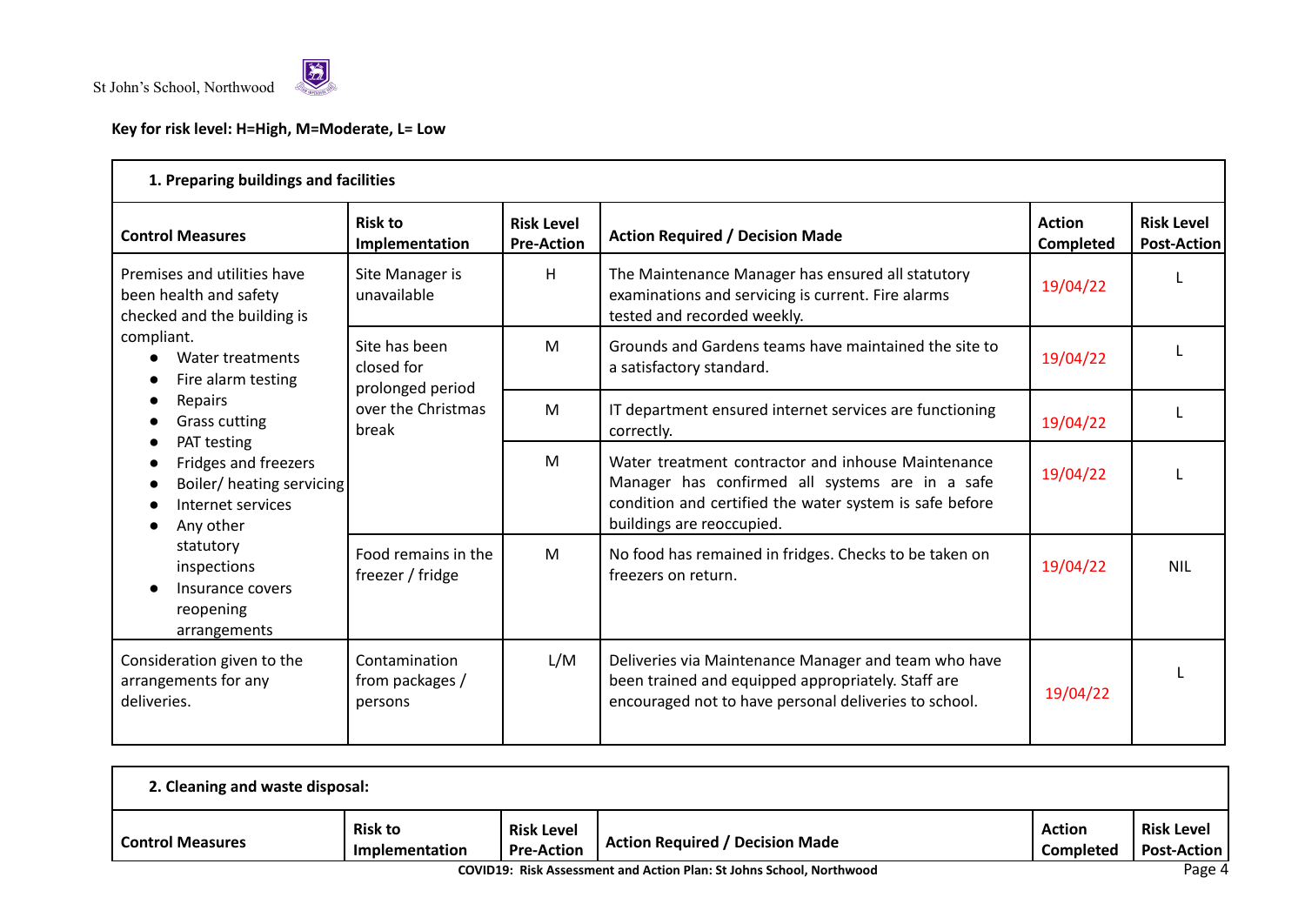

| Capacity of cleaning staff is<br>adequate to enable required<br>cleaning regime.                                                                            | Insufficient trained<br>cleaning staff                       | M | Cleaning resource reviewed and deemed manageable.                                                                                                                                                                                                                                         | 19/04/22 |   |
|-------------------------------------------------------------------------------------------------------------------------------------------------------------|--------------------------------------------------------------|---|-------------------------------------------------------------------------------------------------------------------------------------------------------------------------------------------------------------------------------------------------------------------------------------------|----------|---|
| Adequate cleaning supplies<br>and facilities are in place<br>around the School.<br>Arrangements for<br>longer-term continual supplies<br>are also in place. | Classrooms do not<br>have tissues.<br>Low supply of<br>soap. | M | Portable hand sanitiser available at each entrance and<br>agreed areas. Disposable tissues in each classroom to<br>implement the 'catch it, bin it, kill it' approach. Stock is<br>monitored and ordered as required by the Maintenance<br>Manager to maintain satisfactory stock levels. | 19/04/22 |   |
| Body fluids / solids                                                                                                                                        | Contamination<br>issue / biohazard                           | M | Spills kits available on site. PPE is used and<br>discarded after use. Hands washed and disinfected<br>after clearing spillages. Waste is 'controlled waste'.                                                                                                                             | 19/04/22 | M |

| 3. Classrooms                                                                |                                                                                                    |                                        |                                                                                                                                                                                                                               |                                   |                                         |  |  |  |  |
|------------------------------------------------------------------------------|----------------------------------------------------------------------------------------------------|----------------------------------------|-------------------------------------------------------------------------------------------------------------------------------------------------------------------------------------------------------------------------------|-----------------------------------|-----------------------------------------|--|--|--|--|
| <b>Control Measures</b>                                                      | <b>Risk to</b><br>Implementation                                                                   | <b>Risk Level</b><br><b>Pre-Action</b> | <b>Action Required / Decision Made</b>                                                                                                                                                                                        | <b>Action</b><br><b>Completed</b> | <b>Risk Level</b><br><b>Post-Action</b> |  |  |  |  |
| Adequate ventilation for<br>each classroom/teaching<br>area                  | Windows and doors<br>are kept closed for<br>extensive periods                                      |                                        | Areas of poor ventilation should be identified and steps taken<br>to improve fresh air flow using mechanical ventilation and<br>opening windows and/or doors including internal doors. Fire<br>doors should not be kept open. | 19/04/22                          |                                         |  |  |  |  |
| Information posters are<br>displayed in classrooms and<br>around the school. | No COVID19<br>information posters<br>in place. Limited<br>reminders,<br>awareness for<br>children. |                                        | Relevant information about hand washing and disposing of<br>tissues is displayed.                                                                                                                                             | 19/04/22                          |                                         |  |  |  |  |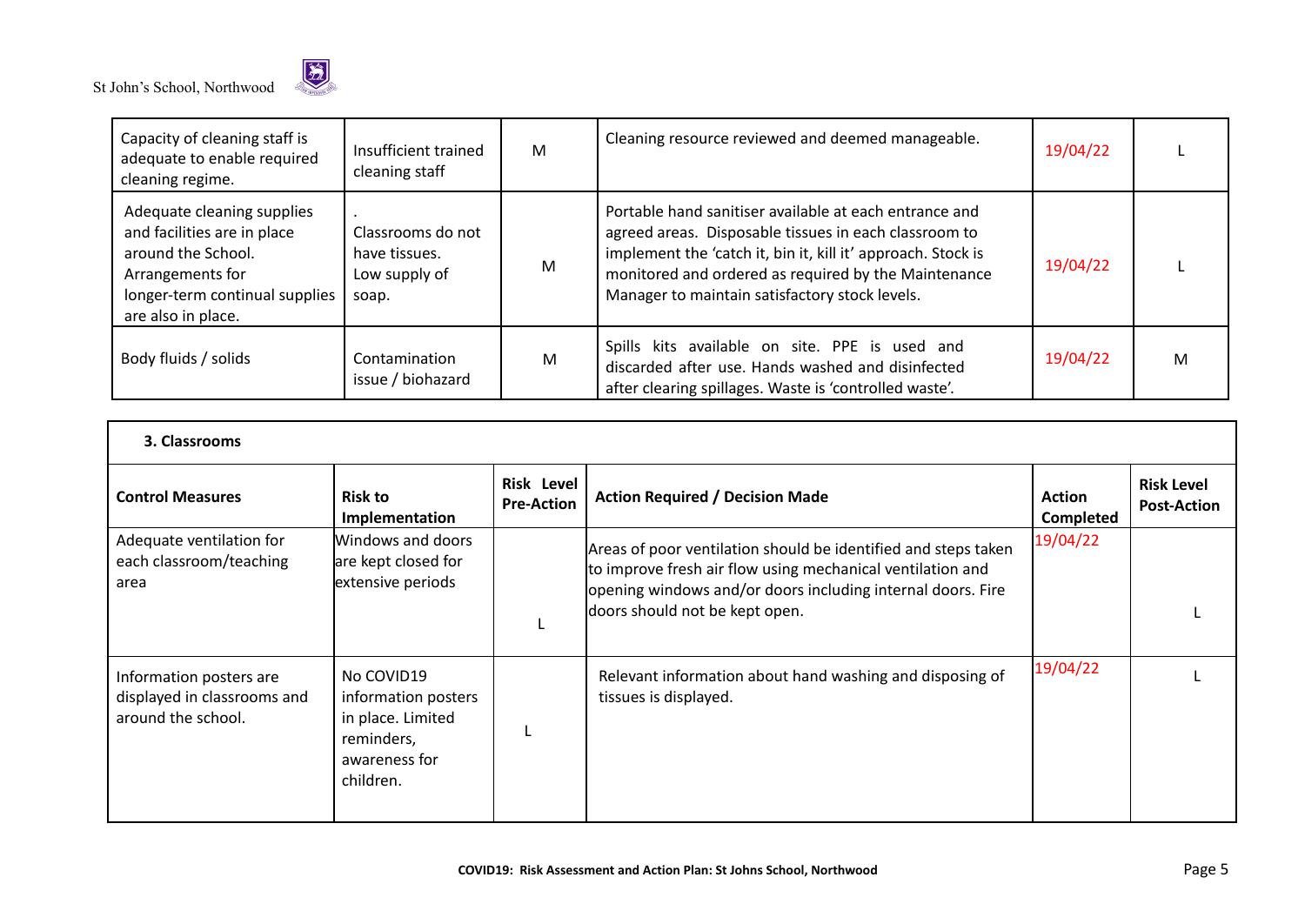

| 4. Staffing                                                                                                                                                                                                                                   |                                                                                                          |                                           |                                                                                                                                                                                                                                                              |                            |                                         |  |  |  |
|-----------------------------------------------------------------------------------------------------------------------------------------------------------------------------------------------------------------------------------------------|----------------------------------------------------------------------------------------------------------|-------------------------------------------|--------------------------------------------------------------------------------------------------------------------------------------------------------------------------------------------------------------------------------------------------------------|----------------------------|-----------------------------------------|--|--|--|
| <b>Control Measures</b>                                                                                                                                                                                                                       | <b>Risk to</b><br>Implementation                                                                         | <b>Risk</b><br>Level<br><b>Pre-Action</b> | <b>Action Required / Decision Made</b>                                                                                                                                                                                                                       | <b>Action</b><br>Completed | <b>Risk</b><br>Level<br>Post-Acti<br>on |  |  |  |
| Approach to staff absence<br>reporting and recording in<br>place. All staff are aware.<br>Cover arrangements<br>determined.                                                                                                                   | Absences not<br>known.<br>Insufficient staff<br>available.                                               | M                                         | Cover arrangements in place. Backup bank of staff available.                                                                                                                                                                                                 | Ongoing<br>19/04/22        |                                         |  |  |  |
| Consideration given for<br>redeployment of staff to<br>support the effective<br>working of the School. If<br>redeployment is taking place<br>staff are aware of controls<br>and processes in respect of<br>tasks they are unfamiliar<br>with. | TA's may be<br>required to lead<br>some groups as not<br>enough teachers on<br>site to cover<br>numbers. | M                                         | All staff are aware and will be updated as required by the<br>Headmaster.                                                                                                                                                                                    | Ongoing<br>19/04/22        |                                         |  |  |  |
| Approach to support<br>wellbeing, mental health and<br>resilience in place, including<br>bereavement support. How<br>staff are supported to follow<br>this within their own<br>situations and that of pupils<br>and colleagues is clear.      | Mental health issues.<br>Failure to<br>communicate<br>available systems                                  | M                                         | Staff are aware of available support and advice from<br>the school counsellor. Deputy Head Pastoral meets<br>regularly with staff representatives to discuss staff<br>wellbeing. Open door policy allowing staff free access<br>to discuss wellbeing issues. | Ongoing<br>19/04/22        |                                         |  |  |  |
| Arrangements in place for any<br>contractors on site, protocols<br>and expectations shared.<br>NB: Their employer may<br>require them to wear PPE.                                                                                            | Contractors not<br>controlled<br>accessing site -<br>contamination and<br>H&S issues                     | $\mathsf{H}$                              | Control of the contractor system has been reviewed and<br>implemented. Contractors provide full information prior to<br>attending the site.                                                                                                                  | ongoing<br>19/04/22        |                                         |  |  |  |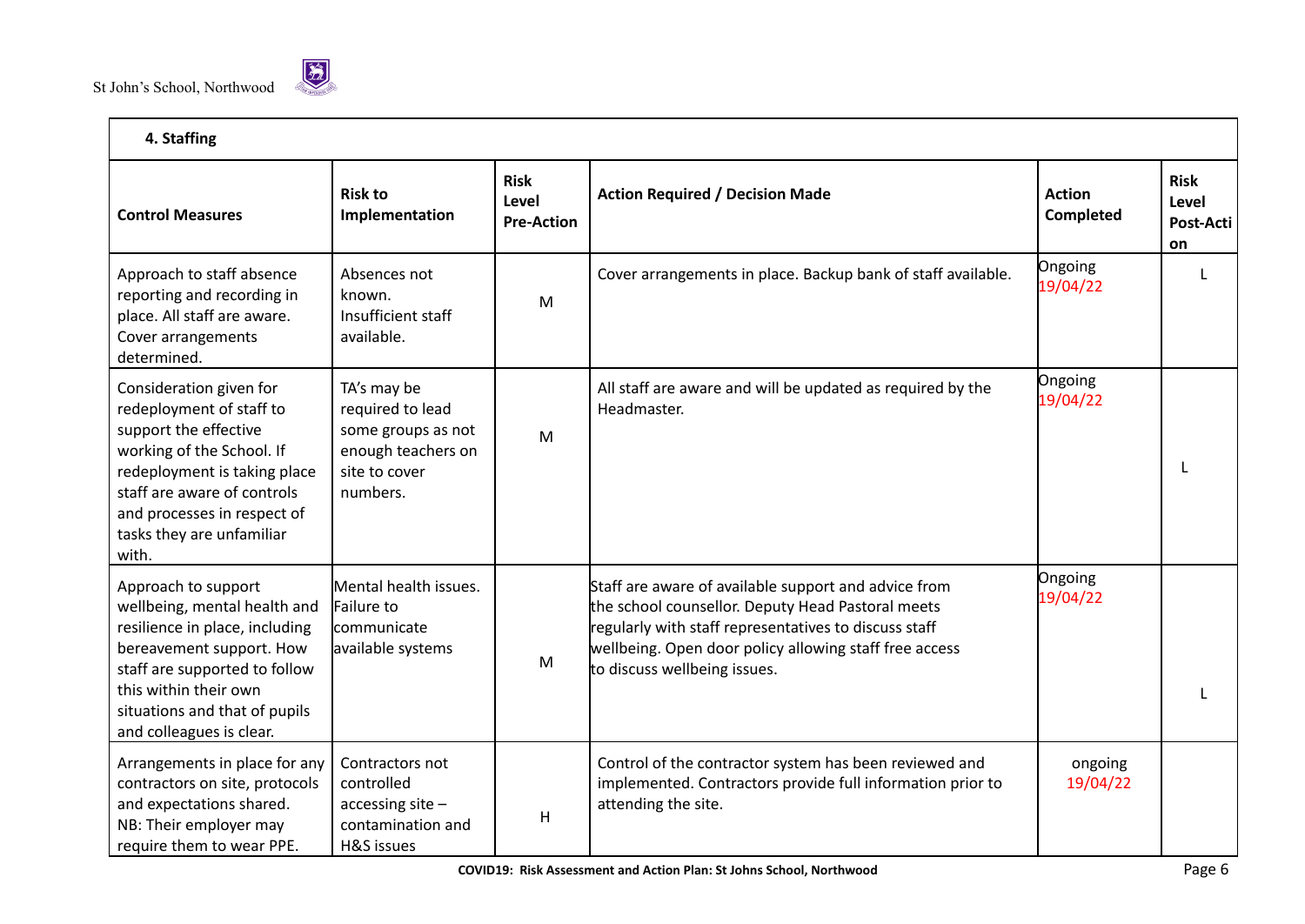

| This should be documented<br>as part of the risk assessment<br>carried out by the contractor. |                                                                                                                                         |                                                                                                                                        |                     |  |
|-----------------------------------------------------------------------------------------------|-----------------------------------------------------------------------------------------------------------------------------------------|----------------------------------------------------------------------------------------------------------------------------------------|---------------------|--|
| Arrangements in place for any<br>visitors on site, protocols and<br>expectations shared.      | Visitors not<br>controlled accessing<br>$\mathsf{Isite} \mathord{\hspace{1pt}\text{--}\hspace{1pt}}$<br>contamination and<br>H&S issues | All visitors report to the School Office and are given<br>instructions for visitor leaflets and a lanyard clearly<br>identifying them. | Ongoing<br>19/04/22 |  |

| 5. Personal Protective Equipment (PPE) and First Aid                                                                                          |                                                                                                                                        |                                        |                                                                                                                                                                                                                                                                                     |                                   |                                         |  |  |  |  |
|-----------------------------------------------------------------------------------------------------------------------------------------------|----------------------------------------------------------------------------------------------------------------------------------------|----------------------------------------|-------------------------------------------------------------------------------------------------------------------------------------------------------------------------------------------------------------------------------------------------------------------------------------|-----------------------------------|-----------------------------------------|--|--|--|--|
| <b>Control Measures</b>                                                                                                                       | <b>Risk to</b><br>Implementation                                                                                                       | <b>Risk Level</b><br><b>Pre-Action</b> | <b>Action Required / Decision Made</b>                                                                                                                                                                                                                                              | <b>Action</b><br><b>Completed</b> | <b>Risk Level</b><br><b>Post-Action</b> |  |  |  |  |
| PPE requirements<br>understood and<br>appropriate supplies in<br>place. Long term approach<br>to obtaining adequate PPE<br>supplies in place. | Insufficient /<br>incorrect PPE<br>contamination issue.<br>Distress / pressure on<br>staff. Reduced<br>confidence in the<br>workplace. | M                                      | Maintenance Manager organises the sourcing and supply<br>of PPE. Staff are informed on the correct use of PPE. Full<br>PPE is kept in both First Aid rooms and the school office.<br>Face masks are in all First Aid bags. Face shields are<br>available should staff request them. | Ongoing<br>19/04/22               |                                         |  |  |  |  |
| Face masks are no longer<br>recommended in schools                                                                                            | Risk of infection                                                                                                                      | M                                      | All staff and parents of Year 7 and 8 pupils have been<br>informed by letter. Masks may be worn by staff and<br>pupils. Spare masks are available from the maintenance<br>department if required.                                                                                   | Ongoing from<br>19/04/22          | M                                       |  |  |  |  |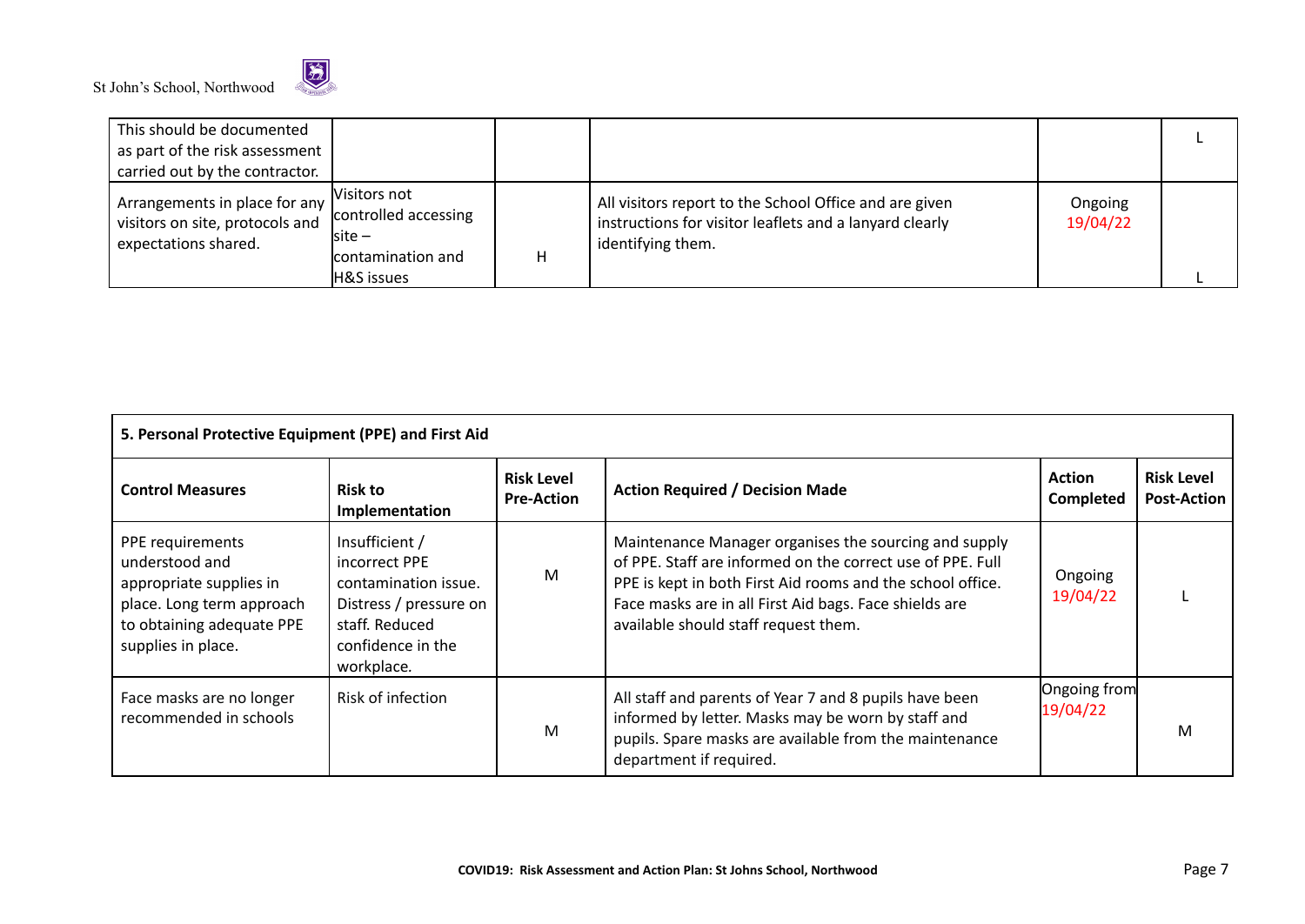

| Ongoing recommendations<br>in place regarding giving | Failure to follow<br>recommendations | М | Staff informed of the recommendations. Withdrawn | Ongoing from<br>19/04/22 | M |
|------------------------------------------------------|--------------------------------------|---|--------------------------------------------------|--------------------------|---|
| CPR during Covid pandemic                            | and subsequent                       |   |                                                  |                          |   |
| after paediatric training.                           | transmission of virus.               |   |                                                  |                          |   |
| Mouth to mouth should                                |                                      |   |                                                  |                          |   |
| not be given to an adult.                            |                                      |   |                                                  |                          |   |
| Children can be given                                |                                      |   |                                                  |                          |   |
| mouth to mouth                                       |                                      |   |                                                  |                          |   |
| resuscitation.                                       |                                      |   |                                                  |                          |   |

| 6. Response to suspected/confirmed case of COVID19 in school                                                                 |                                                                                                       |                                        |                                                                                                                              |                               |                                         |  |  |  |
|------------------------------------------------------------------------------------------------------------------------------|-------------------------------------------------------------------------------------------------------|----------------------------------------|------------------------------------------------------------------------------------------------------------------------------|-------------------------------|-----------------------------------------|--|--|--|
| <b>Control Measures</b>                                                                                                      | <b>Risk to</b><br>Implementation                                                                      | <b>Risk Level</b><br><b>Pre-Action</b> | <b>Action Required / Decision Made</b>                                                                                       | <b>Action</b><br>Completed    | <b>Risk Level</b><br><b>Post-Action</b> |  |  |  |
| Which staff members<br>should be informed/ take<br>action?                                                                   |                                                                                                       | м                                      | <b>SLT</b>                                                                                                                   | Ongoing<br>from<br>04/01/22   | M                                       |  |  |  |
| Area established to be used<br>lif an individual is displaying<br>symptoms during the school<br>day and needs to be isolated | More than one<br>child                                                                                | M                                      | Dedicated room to keep available - Centenary Sports<br>Hall First Aid Room; Pre-Prep First Aid Room available<br>as back up. | Ongoing<br>from<br>19/04/2022 | M                                       |  |  |  |
| Cleaning procedure in place                                                                                                  | Approach to<br>relocating pupils<br>away from certain<br>parts of the school to<br>clean, if possible | M                                      | Cleaning / disinfection procedure is in place                                                                                | 19/04/2022                    |                                         |  |  |  |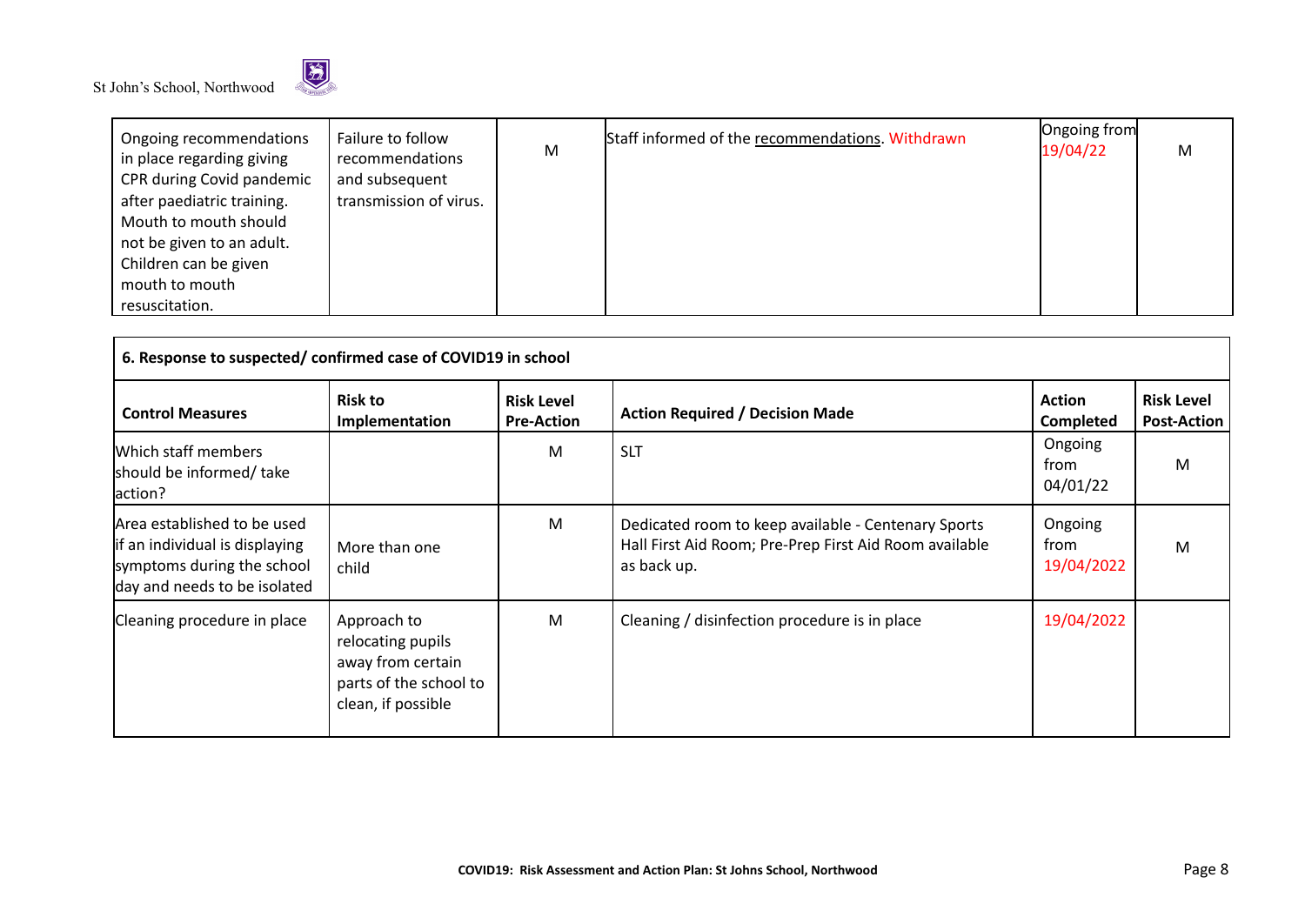

|                                                          | Symptoms are  |   | Children with mild symptoms such as a runny nose, sore    | <b>Ongoing from</b> |   |
|----------------------------------------------------------|---------------|---|-----------------------------------------------------------|---------------------|---|
| A pupil develops symptoms<br>of a respiratory infection, | lnot detected |   | throat, or slight cough, who are otherwise well, can      | 19/04/2022          |   |
| including Covid 19                                       |               |   | continue to attend their education setting.               |                     |   |
|                                                          |               |   | Children who are unwell and have a high temperature       |                     |   |
|                                                          |               |   | should stay at home and avoid contact with other people,  |                     |   |
|                                                          |               |   | where they can. They can go back to school and resume     |                     | H |
|                                                          |               | M | normal activities when they no longer have a high         |                     |   |
|                                                          |               |   | temperature and they are well enough to attend.           |                     |   |
|                                                          |               |   | All children and young people with respiratory symptoms   |                     |   |
|                                                          |               |   | should be encouraged to cover their mouth and nose with a |                     |   |
|                                                          |               |   | disposable tissue when coughing and/or sneezing and to    |                     |   |
|                                                          |               |   | wash their hands after using or disposing of tissues.     |                     |   |
|                                                          |               |   |                                                           |                     |   |
|                                                          |               |   |                                                           |                     |   |
|                                                          |               |   |                                                           |                     |   |
|                                                          |               |   |                                                           |                     |   |
|                                                          |               |   |                                                           |                     |   |
|                                                          |               |   |                                                           |                     |   |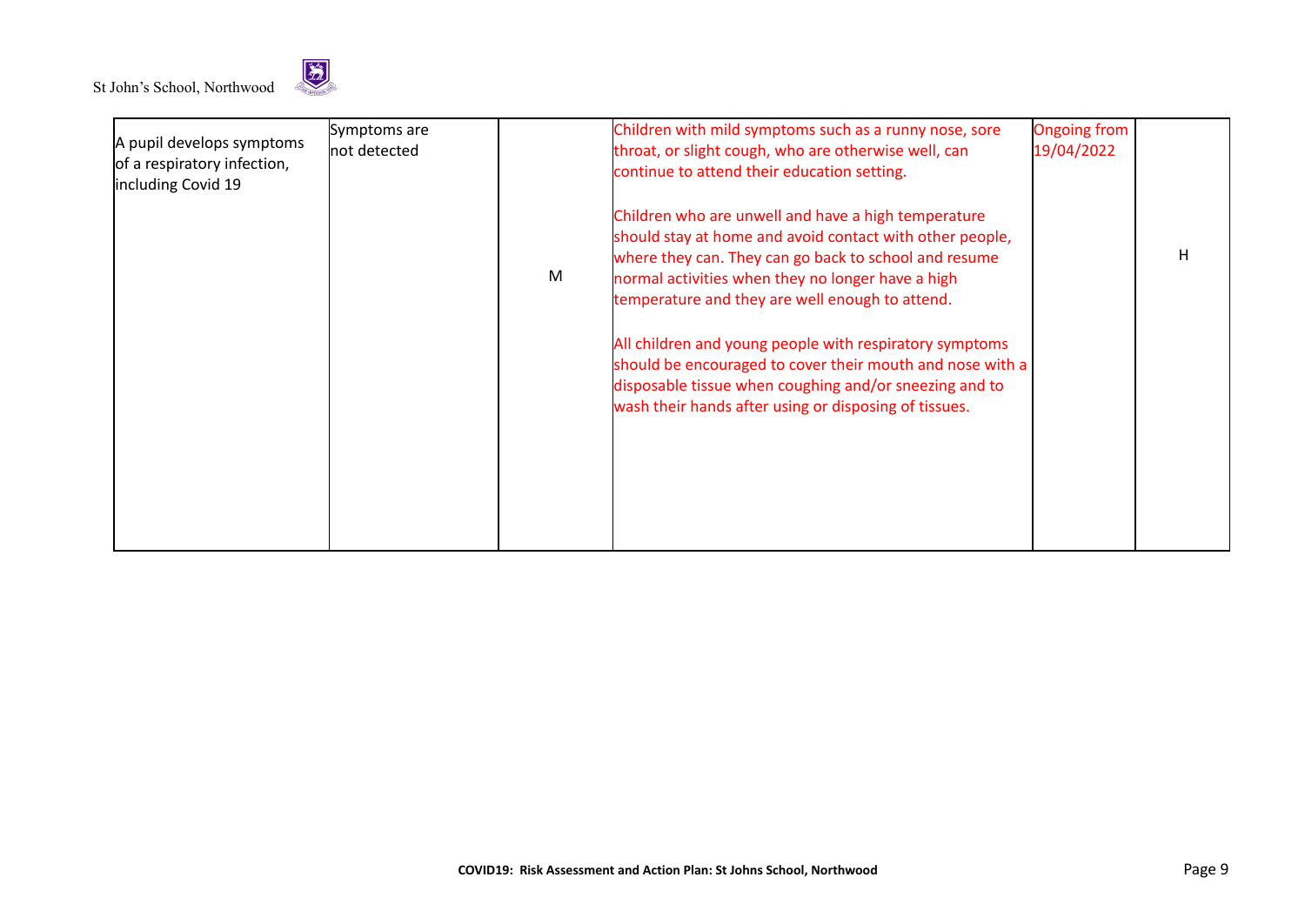

| Action to be taken for                  | Covid case       | M | It is not recommended that children are tested for COVID-19 Ongoing from                                             |                     | Н |
|-----------------------------------------|------------------|---|----------------------------------------------------------------------------------------------------------------------|---------------------|---|
| confirmed case of Covid-19 in<br>pupils | management       |   | unless directed to by a health professional.                                                                         | 1/04/2022           |   |
|                                         |                  |   | If a child has a positive COVID-19 test result they should try                                                       |                     |   |
|                                         |                  |   | to stay at home and avoid contact with other people for 3                                                            |                     |   |
|                                         |                  |   | days after the day they took the test, if they can. After 3                                                          |                     |   |
|                                         |                  |   | days, if they feel well and do not have a high temperature,                                                          |                     |   |
|                                         |                  |   | the risk of passing the infection on to others is much lower.                                                        |                     |   |
|                                         |                  |   | This is because children and young people tend to be                                                                 |                     |   |
|                                         |                  |   | infectious to other people for less time than adults.                                                                |                     |   |
|                                         |                  |   | Children who usually go to school and who live with                                                                  |                     |   |
|                                         |                  |   | someone who has a positive COVID-19 test result should                                                               |                     |   |
|                                         |                  |   | continue to attend as normal.                                                                                        |                     |   |
|                                         |                  |   |                                                                                                                      |                     |   |
| A member of staff develops              | Symptoms are not | M |                                                                                                                      | <b>Ongoing from</b> | н |
| symptoms of a respiratory               | detected         |   | If a staff member has symptoms of a respiratory infection,                                                           | 19/04/2022          |   |
| infection, including Covid 19           |                  |   | such as COVID-19, and has a high temperature or does not                                                             |                     |   |
|                                         |                  |   | feel well enough to go to work or carry out normal activities,                                                       |                     |   |
|                                         |                  |   | they should try to stay at home and avoid contact with other                                                         |                     |   |
|                                         |                  |   | people, until they no longer have a high temperature (if they                                                        |                     |   |
|                                         |                  |   | had one) or until they no longer feel unwell. It is particularly                                                     |                     |   |
|                                         |                  |   | important to avoid close contact with anyone who they<br>know is at higher risk of becoming seriously unwell if they |                     |   |
|                                         |                  |   | are infected with COVID-19 and other respiratory infections,                                                         |                     |   |
|                                         |                  |   | especially those whose immune system means that they are                                                             |                     |   |
|                                         |                  |   | at higher risk of serious illness, despite vaccination.                                                              |                     |   |
|                                         |                  |   | Staff should try to work from home if they can.                                                                      |                     |   |
|                                         |                  |   |                                                                                                                      |                     |   |
|                                         |                  |   |                                                                                                                      |                     |   |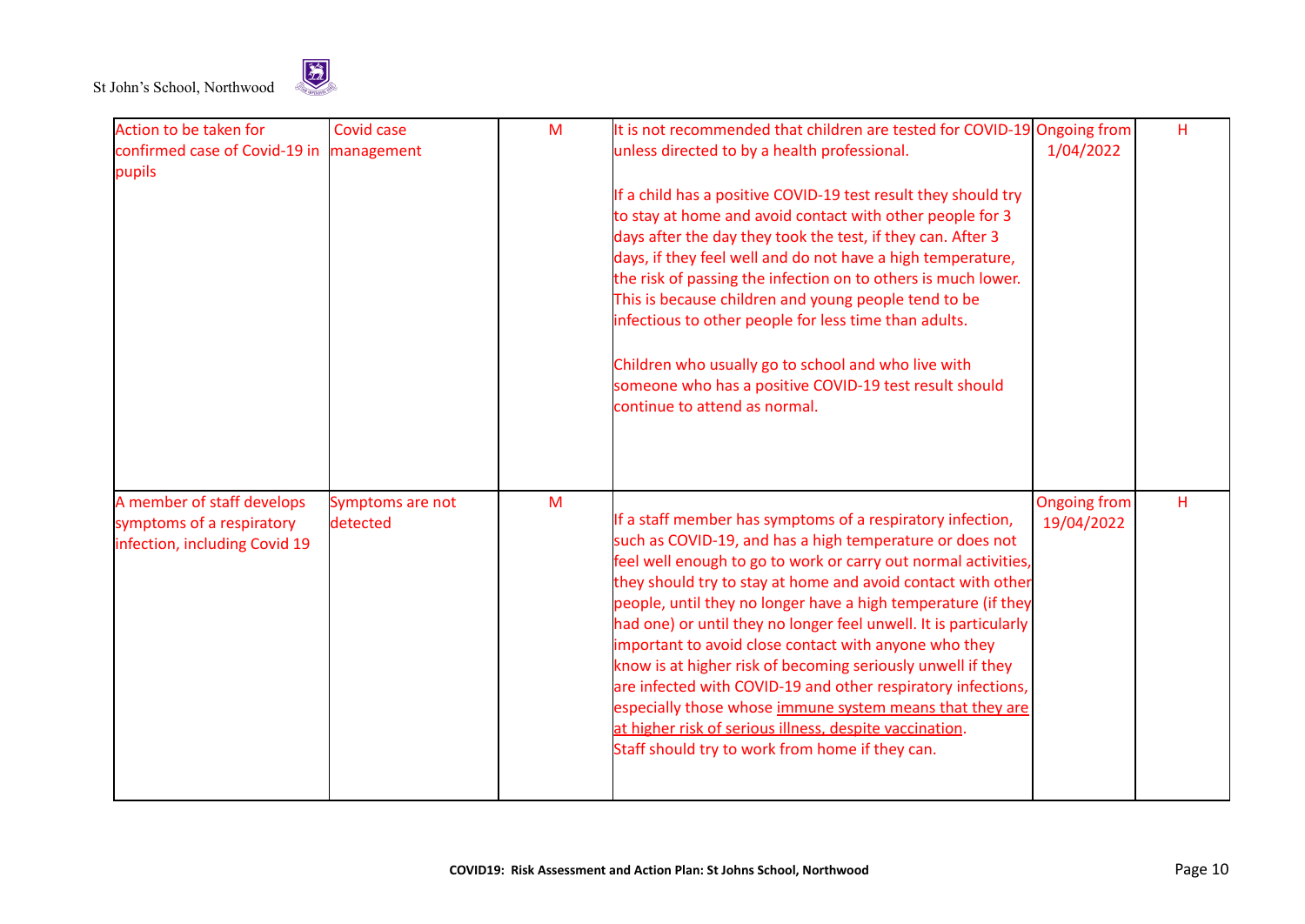

| Action to be taken for                   | Covid case | M |                                                                | <b>Ongoing from</b> | н |
|------------------------------------------|------------|---|----------------------------------------------------------------|---------------------|---|
| confirmed case of Covid-19 in management |            |   | If you have a positive COVID-19 test result, it is very likely | 1/04/2022           |   |
| staff                                    |            |   | that you have COVID-19 even if you do not have any             |                     |   |
|                                          |            |   | symptoms. You can pass on the infection to others, even if     |                     |   |
|                                          |            |   | you have no symptoms. Many people with COVID-19 will no        |                     |   |
|                                          |            |   | longer be infectious to others after 5 days. If you have a     |                     |   |
|                                          |            |   | positive COVID-19 test result, try to stay at home and avoid   |                     |   |
|                                          |            |   | contact with other people for 5 days after the day you took    |                     |   |
|                                          |            |   | your test. At the end of this period, if you have a high       |                     |   |
|                                          |            |   | temperature or feel unwell, try to follow this advice until    |                     |   |
|                                          |            |   | you feel well enough to resume normal activities and you no    |                     |   |
|                                          |            |   | longer have a high temperature if you had one.                 |                     |   |
|                                          |            |   |                                                                |                     |   |
|                                          |            |   |                                                                |                     |   |

| 7. Well-being and Safeguarding                                                                               |                                                                                     |                                        |                                                                                                                              |                                   |                                         |  |
|--------------------------------------------------------------------------------------------------------------|-------------------------------------------------------------------------------------|----------------------------------------|------------------------------------------------------------------------------------------------------------------------------|-----------------------------------|-----------------------------------------|--|
| <b>Control Measures</b>                                                                                      | <b>Risk to</b><br>Implementation                                                    | <b>Risk Level</b><br><b>Pre-Action</b> | <b>Action Required / Decision Made</b>                                                                                       | <b>Action</b><br><b>Completed</b> | <b>Risk Level</b><br><b>Post-Action</b> |  |
| Staff are prepared for<br>supporting the well-being<br>of pupils and receiving<br>any potential disclosures. | Staff not briefed /<br>prepared for the<br>additional wellbeing<br>support required | M                                      | Safeguarding training undertaken by all staff on 6th<br>September using Educare/Hannah Ives Hillingdon LADO.                 | <b>Ongoing from</b><br>19/04/2022 | M                                       |  |
|                                                                                                              |                                                                                     |                                        | School counsellor available to all pupils                                                                                    |                                   |                                         |  |
| Staff well-being                                                                                             | Wellbeing support<br>required                                                       | M                                      | School counsellor available for all staff.<br>Regular staff representative meetings are held<br>to discuss wellbeing issues. | <b>Ongoing from</b><br>19/04/2022 | M                                       |  |
|                                                                                                              |                                                                                     |                                        | Deputy Head Pastoral available to all staff to<br>discuss any issues/concerns                                                |                                   |                                         |  |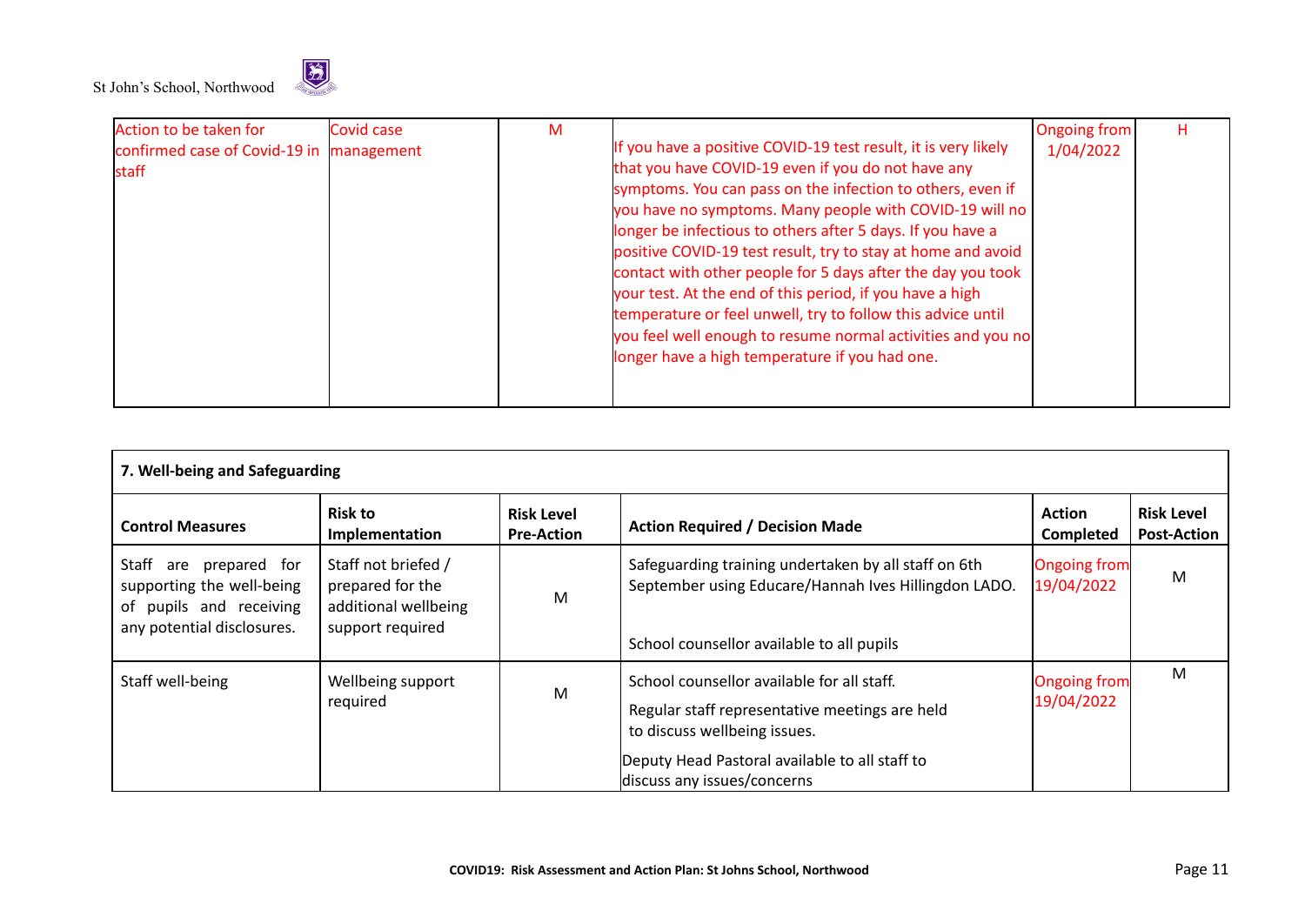



| Work<br>with<br>other<br>Agencies unavailable<br>agencies<br>has<br>been<br>undertaken to support<br>vulnerable pupils and<br>families. | M | DSL responsible as required<br>The DSL or DDSL will be on site or contactable by<br>phone/email at all times | <b>Ongoing from</b><br>19/04/2022 | M |
|-----------------------------------------------------------------------------------------------------------------------------------------|---|--------------------------------------------------------------------------------------------------------------|-----------------------------------|---|
|-----------------------------------------------------------------------------------------------------------------------------------------|---|--------------------------------------------------------------------------------------------------------------|-----------------------------------|---|

| 8. Communication                                             |                                        |                                        |                                                                                                                                                                                                                                           |                                   |                                  |  |
|--------------------------------------------------------------|----------------------------------------|----------------------------------------|-------------------------------------------------------------------------------------------------------------------------------------------------------------------------------------------------------------------------------------------|-----------------------------------|----------------------------------|--|
| <b>Control Measures</b>                                      | <b>Risk to</b><br>Implementation       | <b>Risk Level</b><br><b>Pre-Action</b> | <b>Action Required / Decision Made</b>                                                                                                                                                                                                    | <b>Action</b><br>Completed        | <b>Risk Level</b><br>Post-Action |  |
| Information shared with staff<br>around Summer term planning | Unclear plans / poorly<br>communicated |                                        | Clearly defined plans devised by SLT communicated to<br>staff.                                                                                                                                                                            | <b>Ongoing from</b><br>19/04/2022 |                                  |  |
| Plans shared with Governors                                  |                                        | м                                      | Governors are informed of and agree plans and                                                                                                                                                                                             | Ongoing from<br>19/04/2022        |                                  |  |
|                                                              | Unclear plans / poorly<br>communicated |                                        | procedures. Reviews and updates are communicated and<br>agreed with the Chair of Governors.                                                                                                                                               |                                   |                                  |  |
| Communications with parents                                  | Unclear plans / poorly<br>communicated | M                                      | Clear and concise plans are regularly shared with<br>parents / guardians, especially when changes have<br>to be made. Parents are told that there may be<br>changes to the calendar. This document is<br>available on the School website. | <b>Ongoing from</b><br>19/04/2022 |                                  |  |
| Communication with pupils                                    | Unclear plans / poorly<br>communicated | M                                      | Clear information and instructions are regularly<br>shared with pupils during form time and<br>assemblies.                                                                                                                                | <b>Ongoing from</b><br>19/04/2022 |                                  |  |

| 9. Governance           |                                  |                                        |                                        |                            |                                         |  |  |
|-------------------------|----------------------------------|----------------------------------------|----------------------------------------|----------------------------|-----------------------------------------|--|--|
| <b>Control Measures</b> | <b>Risk to</b><br>Implementation | <b>Risk Level</b><br><b>Pre-Action</b> | <b>Action Required / Decision Made</b> | <b>Action</b><br>Completed | <b>Risk Level</b><br><b>Post-Action</b> |  |  |